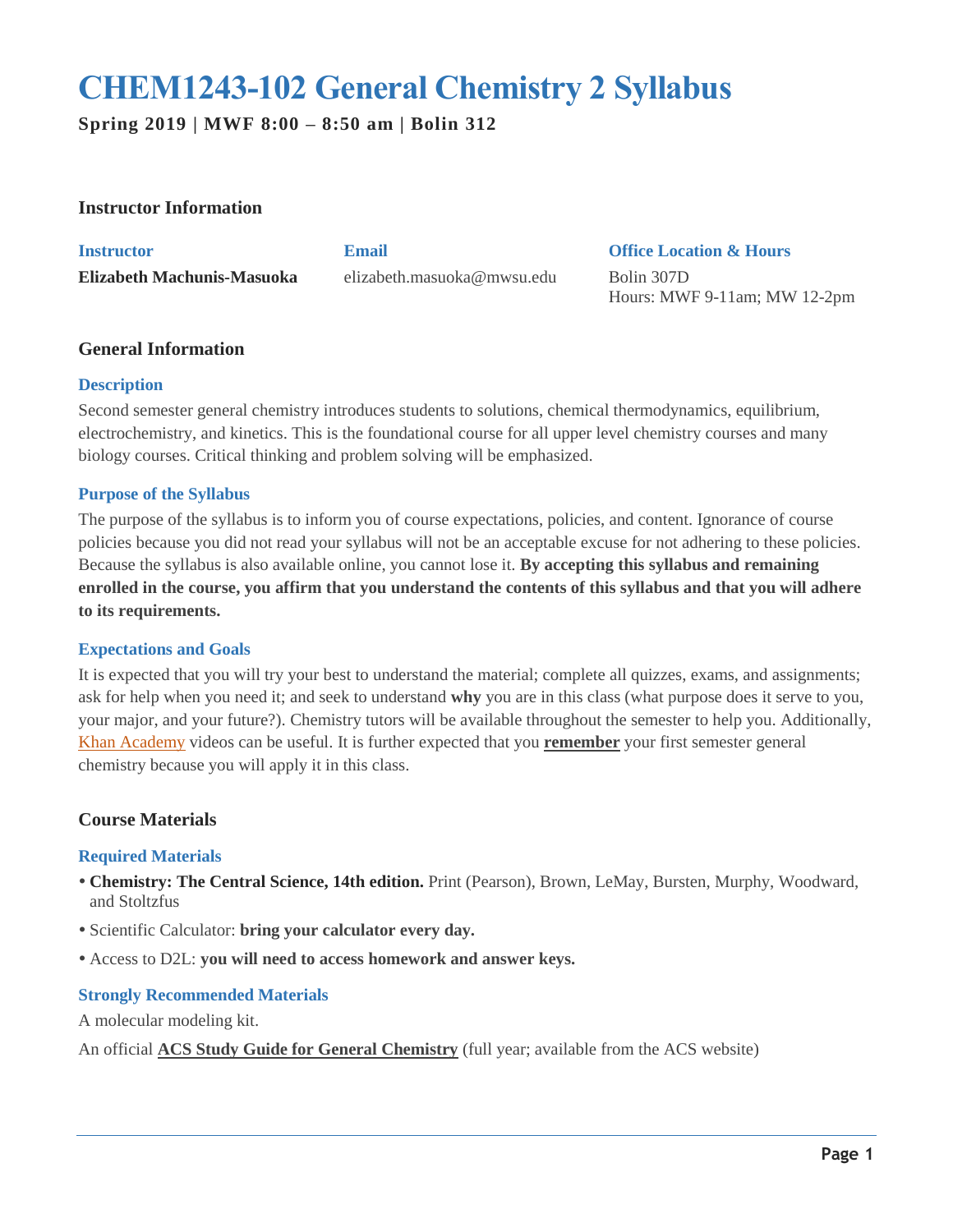# **Course Schedule**

| <b>Week</b> | <b>Dates</b>       | <b>Chapter/Topic</b>                                                  | <b>Quizzes/Exams</b>             |
|-------------|--------------------|-----------------------------------------------------------------------|----------------------------------|
| Week 1      | Jan 14             | <b>Course Introduction</b>                                            | January 18: Quiz #1              |
|             | Jan 16             | <b>Chapter 11:</b> Liquids and Intermolecular Forces                  |                                  |
|             | Jan 18             |                                                                       |                                  |
| Week 2      | Jan 21             | <b>HOLIDAY SEPTEMBER 3</b>                                            | January 25: Quiz #2              |
|             | Jan 23             | Chapter 11 continued                                                  |                                  |
|             | Jan 25             |                                                                       |                                  |
| Week 3      | Jan 28             | <b>Chapter 12: Solids and Modern Materials</b>                        | February 1: Quiz #3              |
|             | Jan 30             |                                                                       |                                  |
|             | Feb 1              |                                                                       |                                  |
| Week 4      | Feb 4              | <b>Chapter 13: Properties of Solutions</b>                            | February 8: Quiz #4              |
|             | Feb 6              |                                                                       |                                  |
|             | Feb 8              |                                                                       |                                  |
| Week 5      | Feb 11             | Chapter 13 continued                                                  | February 15: EXAM 1              |
|             | Feb 13             |                                                                       |                                  |
|             | Feb 15             | FEB 15 EXAM 1                                                         |                                  |
| Week 6      | Feb 18             | <b>Chapter 14: Chemical Kinetics</b>                                  | February 22: Quiz #5             |
|             | Feb 20             |                                                                       |                                  |
|             | Feb 22             |                                                                       |                                  |
| Week 7      | Feb 25             | Chapter 14 continued                                                  | March 1: Quiz #6                 |
|             | Feb 27             |                                                                       |                                  |
|             | Mar 1              | <b>Chapter 15: Chemical Equilibrium</b>                               |                                  |
| Week 8      | Mar 4              | Chapter 15 continued                                                  | March 8: Quiz #7                 |
|             | Mar 6              |                                                                       |                                  |
|             | Mar 8              |                                                                       |                                  |
| Week 9      | Mar 11             | Chapter 15 continued                                                  | March 15: Quiz #8                |
|             | Mar 13             | Chapter 16: Acid-Base Equilibrium                                     |                                  |
|             | Mar 15             |                                                                       |                                  |
| Week 9      | Mar 18             | <b>SPRING BREAK</b>                                                   |                                  |
|             | Mar 20             |                                                                       |                                  |
|             | Mar 22             |                                                                       |                                  |
| Week 11     | Mar 25             | Chapter 16 continued                                                  | March 29: EXAM 2                 |
|             | Mar 27             |                                                                       |                                  |
|             | Mar 29             | <b>MARCH 29 EXAM 2</b>                                                |                                  |
| Week 12     | Apr 1              | Chapter 17: Additional Aspects of Aqueous Equilibria April 5: Quiz #9 |                                  |
|             | Apr 3              |                                                                       |                                  |
|             | Apr 5              |                                                                       |                                  |
| Week 13     | Apr $\overline{8}$ | Chapter 17 continued                                                  | April 12: Quiz #10               |
|             | Apr 10             |                                                                       |                                  |
|             | Apr 12             |                                                                       |                                  |
| Week 14     | Apr 15             | <b>Chapter 19:</b> Chemical Thermodynamics                            | <b>APRIL 19 HOLIDAY BREAK NO</b> |
|             | Apr 17             | <b>NO CLASS</b>                                                       | <b>CLASS</b>                     |
| Week 15     | Apr 19             |                                                                       |                                  |
|             | Apr 22<br>Apr 24   | Chapter 19 continued                                                  | April 26: Quiz #11               |
|             |                    |                                                                       |                                  |
| Week 16     | Apr 26             | <b>Chapter 20:</b> Electrochemistry                                   | May 3: Quiz #12                  |
|             | Apr 29<br>May 1    | Chapter 20 continued                                                  |                                  |
|             | May 3              |                                                                       |                                  |
| Week 17     |                    | FINAL EXAM scheduled for 8:00-10:00am                                 |                                  |
|             | May 8              |                                                                       | FINAL EXAM (ACS FULL YEAR)       |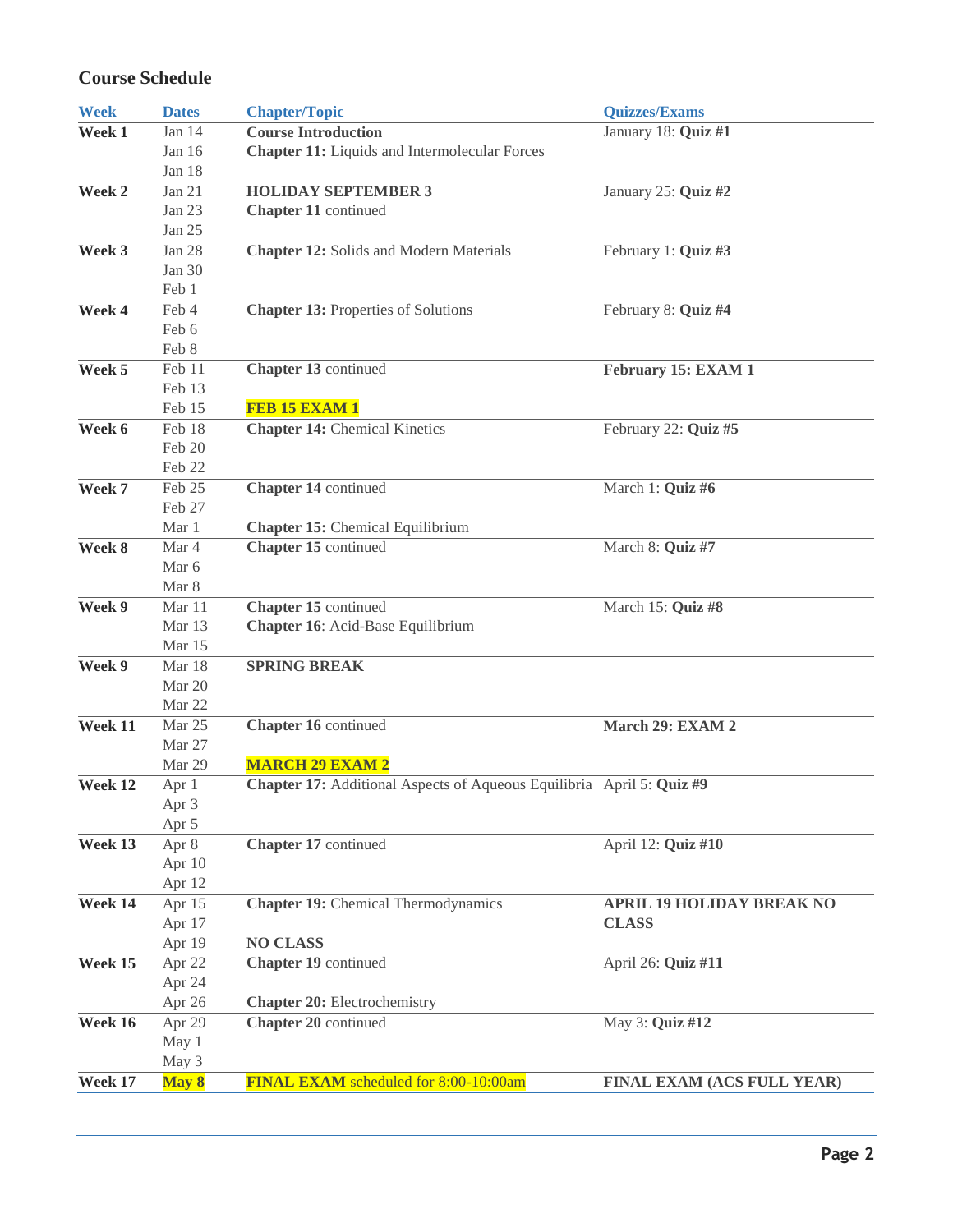# **Exam Schedule**

| <b>Date</b>        | <b>Subject</b>                            |
|--------------------|-------------------------------------------|
| <b>February 15</b> | Exam #1: Chapters 11, 12, and 13          |
| <b>March 29</b>    | Exam #2: Chapters 14, 15, and 16          |
| May 8              | ACS FULL YEAR GENERAL CHEMISTRY EXIT EXAM |

# **Additional Information and Resources**

## **Lecture Attendance Policies**

- Lecture attendance is **required**. Students with excessive absences may be instructor dropped from the course with an "F".
- Students are expected to always be ON TIME.
- Students are expected to have read all required materials before walking into class.
- **No make-ups will be given** for missed quizzes, assignments, or exams due to lack of attendance, regardless of the reason you did not attend.
- No one is allowed to miss the final. Missing the final exam will result in an "F" for the course.
- If you need to leave class early, it must be for a good reason and you must tell me before class begins or you will be marked absent.
- For further information on Class Attendance policies, see the MSU [Student Handbook,](https://mwsu.edu/student-life/conduct/) available online through the Student Conduct section of the MSU website.

#### **Homework Assignments**

- Occasional homework assignments will be handed out during class throughout the semester.
- Homework assignments will be due as specified when the assignment is handed out.
- Homework assignments are worth 5% of your grade and will help you to do better on quizzes and exams. Failure to do homework will hurt your grade.
- If you are struggling to do the homework, it is your responsibility to seek help from the instructor or the chemistry tutors.
- **Looking up the answers through Google searches is called CHEATING.** The 5% of points you earn by cheating will not save your grade in the class as you **will** fail the quizzes and exams.
- **You are also strongly encouraged to do the problems at the end of the chapters.** You will not learn the material if you do NOT do problems. If you are not motivated to do problems on your own because you truly want to know how to do things, you are likely in the wrong major.

#### **Late Assignment Policy**

**No late assignments will be accepted from any student for any reason.** This policy is not negotiable. All class assignments are due IN LECTURE on the dates specified. Assignments are due no later than the beginning of class.

#### **Quiz Policies**

- Quizzes will be given every **Friday** throughout the semester except for exam days. There will be **no makeups for missed quizzes**, regardless of the reason the quiz was missed.
- Each quiz will be worth 15 points and there will be a total of 12 quizzes. In total, quizzes carry the same weight in your grade as the ACS final—**do you seriously want to fail 20% of the class by NOT preparing for the quizzes by studying and doing problems**?
- Quizzes will be physically handed out at the very beginning of the class period. If you come late, you will NOT be allowed to take the quiz.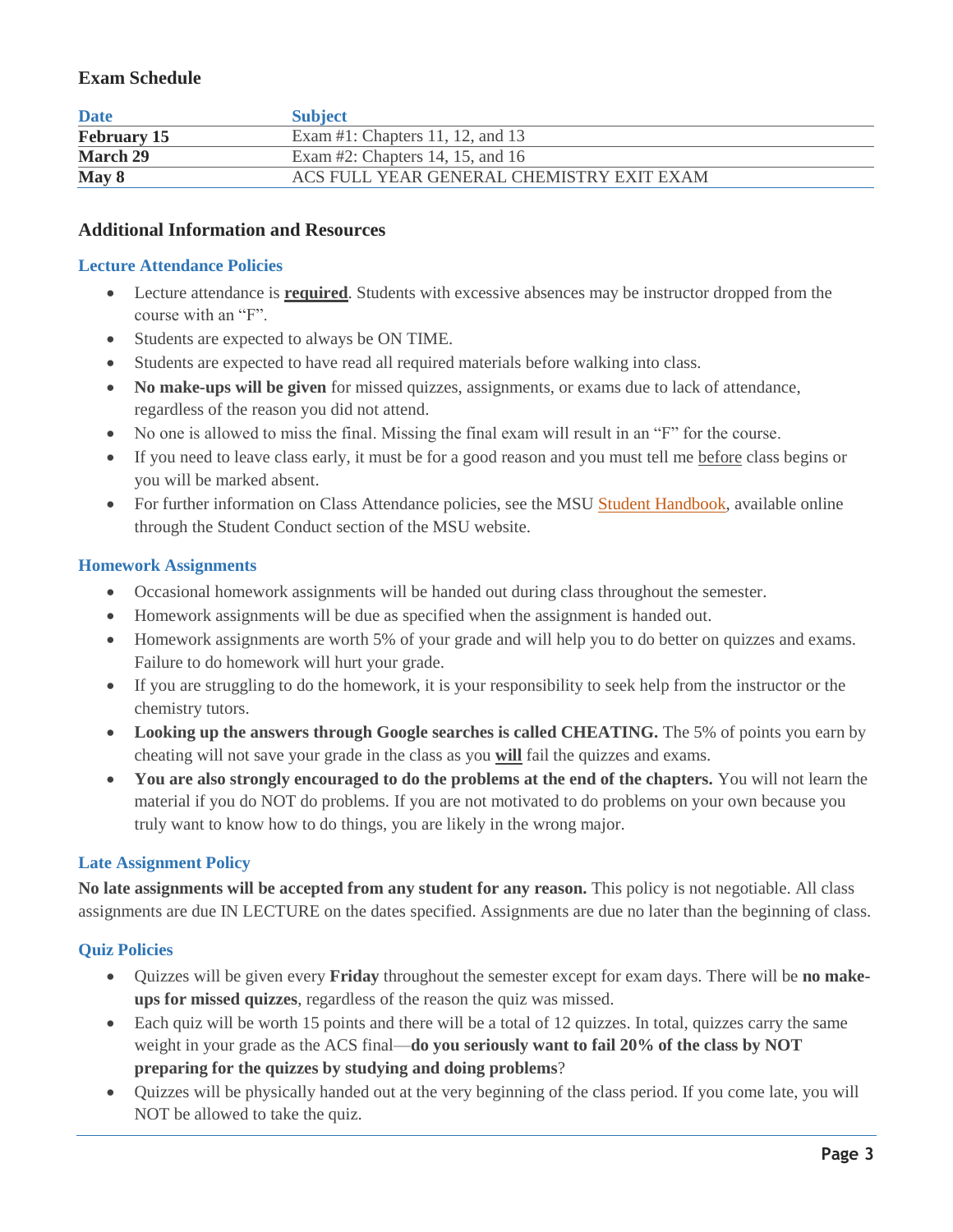- Quizzes may include problems from the book (practice problems and related questions) or new questions/problems not from the book and may involve memorization or problem-solving.
- Problems will be representative of what you may expect on the exams and as such, you should treat them as exams and study for them.
- Disability students must take their quizzes under the same conditions as all other students.
- The **lowest quiz grade will be dropped** to allow for one Friday absence or one "bad day". If you miss more than one quiz, the resulting zeros will be incorporated into your quiz score.

# **Exam Policies**

- There will be **2 (two) midterms and 1 (one) comprehensive final** consisting of the **ACS FULL YEAR** General Chemistry Exit Exam.
- Midterms will be written (not multiple-choice) and will not be cumulative. Midterms are designed to test problem-solving skills. **These types of exams cannot be crammed for; you must study every day to do well and to finish the exams in the allotted time-frame.**
- Exam dates are listed on the Lecture Schedule and will not be moved. **No make-up midterms will be offered**. Students are not allowed to miss the final exam. Failure to take the final exam will result in an F in the course.
- All graduating seniors are required to take the final exam.
- Students with a legitimate, excusable reason for missing a midterm will be given consideration. A substitute score based on the comprehensive final will be used to replace the zero received.
	- o **Excusable reasons for missing an exam include:** a) extreme and verifiable illness (you must provide doctor/hospital verification); b) accident or injury (must present verification); c) MSU sanctioned event (active participant and you must have provided documentation BEFORE the exam); and d) extreme family emergency (e.g., funeral the day of the exam; must show proof; immediate family only)
	- o **Inexcusable reasons for missing an exam include:** a) scheduling doctor/dentist, therapy or other appointments for the day/time of the exam (possible exception: court dates); b) failure to show up (this includes sleeping through the exam); c) weather (if MSU is open, then you must be here); d) congested exam schedule or overlapping classes; e) failure to obtain babysitter or caregiver; and f) work schedule conflict
- Students MUST notify me PRIOR to the **start** of the exam to receive consideration for an excused absence. **Notifying me after the fact will result in an unexcused absence.**
- Absolutely no electronic devices of any kind may be used during exams. All exams are closed book and will be monitored for cheating. If you are caught doing anything suspicious, your exam will be taken away from you and you will receive an automatic zero for the exam.
- **NOTE: using old notes and exams from other students to prepare for this class is considered cheating and is not allowed.** Copying your notes or exams to give to others either in or out of this class is considered cheating and is not allowed. Working in small groups for the purposes of skewing exam scores is considered collusion and is not allowed.

# **ACS Exit Exam**

The Final Exam given during Finals Week will consist of the ACS Exit Exam for General Chemistry, which consists of **FIRST and SECOND semester general chemistry**. Students are advised to begin preparing for the ACS exam on the first day of the semester by setting up a review schedule that covers both first semester material and new material. The ACS exam is not a trivial exam and will comprise 20% of your final grade.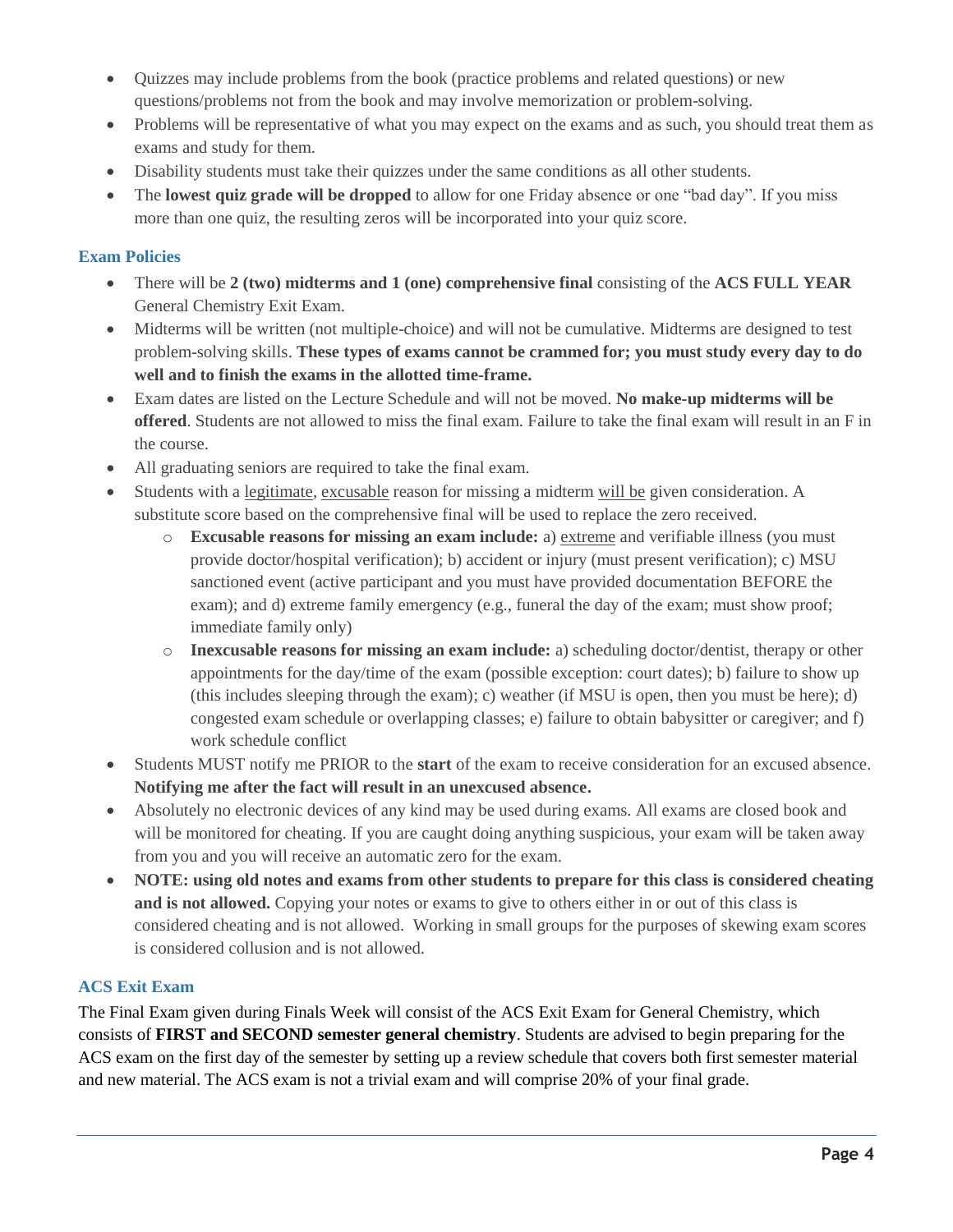# **Course Policies Regarding Disruptive Behavior**

- **Do not** walk through the classroom or leave once class has begun (exception: sudden illness) and **NEVER WALK IN FRONT OF ME ONCE I HAVE BEGUN TO LECTURE**
- **Do not** talk during lecture except to ask questions of the instructor
- **Do not** engage in disruptive or disrespectful behavior
- **Do not** play games on your electronic devices or play with your social media sites, do homework for other classes, read books or newspapers, sleep, listen to music, etc. during the lecture; **pay attention to the lecture!**
- Do not eat or drink in class unless you can do so quietly; no one needs to listen to crinkling food wrappers or worse, listen to you chew or slurp
- Disruptive students will be given one (1) verbal warning to improve their behavior. Second offenders will be asked to leave the classroom and will be referred to the Dean of Students. Abusive students will be dismissed from the class permanently.

# **Policy on Electronic Devices [READ THIS TWICE]**

- **Turn off or silence (note: vibrate is not the same as silent)** all cell phones, pagers, music players/headphones, and other electronic devices that make noise or have the potential to disrupt the class *before* you walk into the room.
- **NO cell phones are permitted to be out and/or in my (or your) sight in this class**. If your phone is out and/or in sight and/or you are caught using it and/or it goes off during lecture, you will be asked to put it away and you will lose 1% from your final lecture grade in the course for each violation. If you want to use your phone to record the lecture, it must be placed at the front of the room and out of your reach.
- **No laptops/tablets** are allowed PERIOD. You need to physically take notes to learn the material.
- ALL ear buds, blue-tooth buds, and headphones to phones and music devices must be turned OFF during class AND REMOVED FROM YOUR HEAD and put in your backpacks.

#### **University-Sponsored Teams and Organizations**

All members of in-season sports teams or other campus organizations who will be missing class because of university sanctioned events **MUST** present to me a written statement on university letterhead and signed by a university official indicating those dates that will be missed because of travel or participation in the universitysponsored event. Athletics documentation must be presented to me within the **first 2 weeks** of the beginning of the semester. Other documentation (such as for theater, etc.) must be presented to me **at least one week prior** to the time that will be missed.

#### **Students with Disabilities**

The Americans with Disabilities Act (ADA) is a federal anti-discrimination statute that provides comprehensive civil rights protection for persons with disabilities. Among other things, this legislation requires that all students with disabilities be guaranteed a learning environment that provides for reasonable accommodation of their disabilities.

Students with disabilities are required to register with Disability Support Services (DSS) before classroom accommodations can be provided. The instructor then needs to be notified by the student of the nature of these accommodations. This notification will take the form of an official letter obtained from DSS by the student and given to the instructor. Every effort should be made to provide me with this documentation within the first 2 weeks of the semester to avoid losing accommodations because you failed to provide proper notification in a timely manner. It is **always** the responsibility of the student to arrange accommodations with DSS. Students with disabilities must still take their exams on the same day as the rest of the class.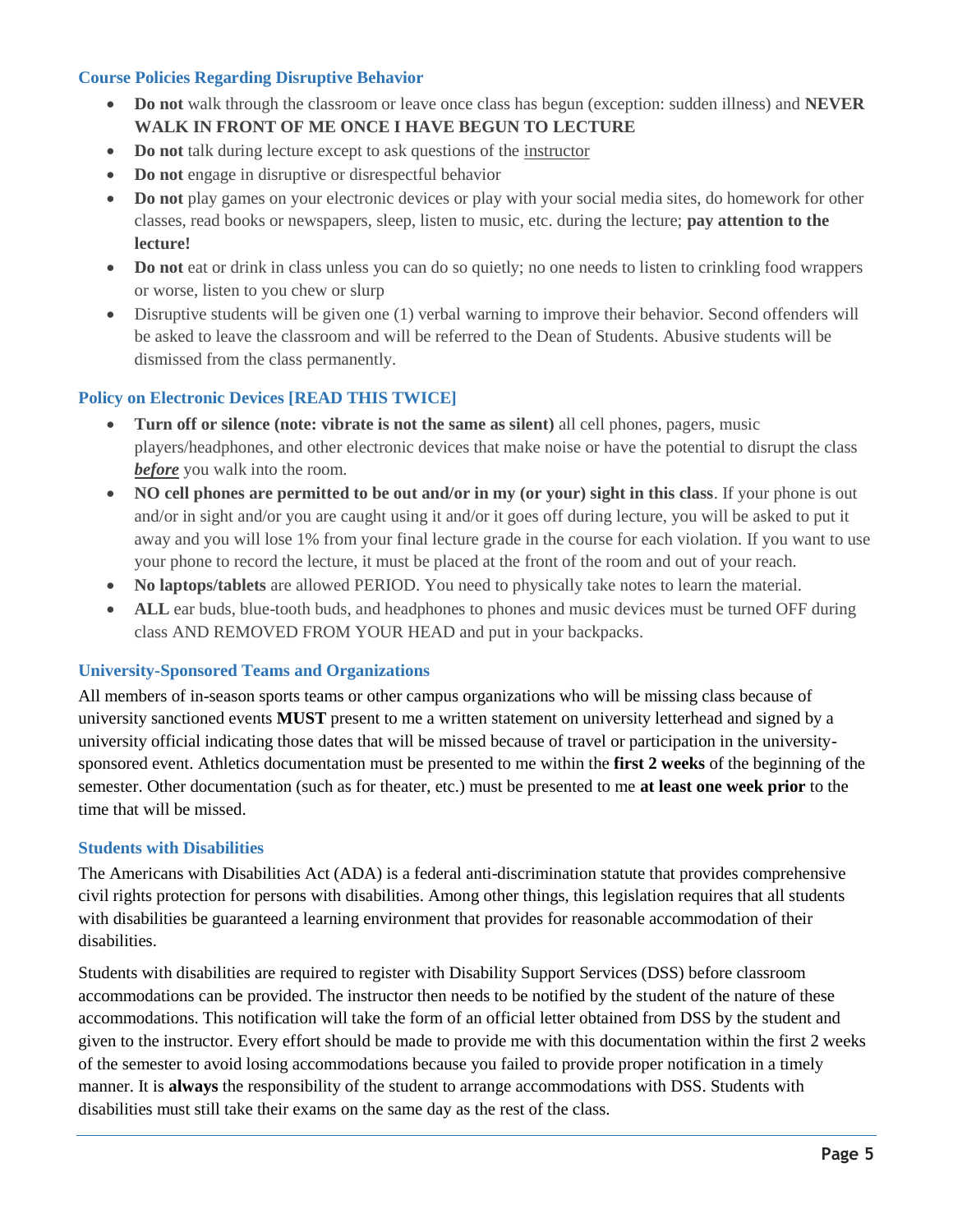# **University Code of Conduct**

For university **standards of conduct** please refer to the MSU Student Handbook. In general, students are to attend all meetings of all classes; instructors may drop students for excessive absences, indifference, disruptive behavior, or failure to complete class assignments; students are prohibited from cheating, plagiarizing, or colluding. Students are expected to have read the Student Handbook.

# **Academic Dishonesty**

Cheating, plagiarism, and collusion (as well as several other forms of conduct) are all strictly prohibited at MSU. Please read the MSU Student Handbook definitions of cheating, plagiarism, and collusion and MAKE SURE that you do not engage in any of these behaviors. If you are unclear on what may count as cheating, plagiarism, or collusion after reading the material below, please see the instructor or the Dean of Students.

- The term "cheating" includes, but is not limited to: (1) use of any unauthorized assistance in taking quizzes, tests, or examinations; (2) dependence upon the aid of sources beyond those authorized by the instructor in writing papers, preparing reports, solving problems, or carrying out other assignments; or (3) the acquisition, without permission, of tests or other academic material belonging to a member of the university faculty or staff **or another student**.
- The term "plagiarism" includes, but is not limited to, the use, by paraphrase or direct quotation, of the published or unpublished work of another person without full and clear acknowledgment. It also includes the unacknowledged use of materials prepared by another person or agency engaged in the selling of term papers or other academic materials. Plagiarism also includes the use of someone else's thoughts, words, ideas, or lines of argument in your own work without appropriate documentation (a parenthetical citation at the end and a listing in "Works Cited") whether you use that material in a quote, paraphrase, or summary. It is a theft of intellectual property and will not be tolerated, whether intentional or not.
- The term "collusion" means collaboration with another person in preparing **any** work offered for credit if that collaboration is not authorized by the faculty member in charge.

#### **Student Honor Creed**

## *"As an MSU Student, I pledge not to lie, cheat, steal, or help anyone else do so."*

"As students at MSU, we recognize that any great society must be composed of empowered, responsible citizens. We also recognize universities play an important role in helping mold these responsible citizens. We believe students themselves play an important part in developing responsible citizenship by maintaining a community where integrity and honorable character are the norm, not the exception. Thus, We, the Students of Midwestern State University, resolve to uphold the honor of the University by affirming our commitment to complete academic honesty. We resolve not only to be honest but also to hold our peers accountable for complete honesty in all university matters. We consider it dishonest to ask for, give, or receive help in examinations or quizzes, to use any unauthorized material in examinations, or to present, as one's own, work or ideas which are not entirely one's own. We recognize that any instructor has the right to expect that all student work is honest, original work.

We accept and acknowledge that responsibility for lying, cheating, stealing, plagiarism, and other forms of academic dishonesty fundamentally rests within each individual student. We expect of ourselves academic integrity, personal professionalism, and ethical character. We appreciate steps taken by University officials to protect the honor of the University against any who would disgrace the MSU student body by violating the spirit of this creed."

Written and adopted by the 2002-2003 MSU Student Senate.